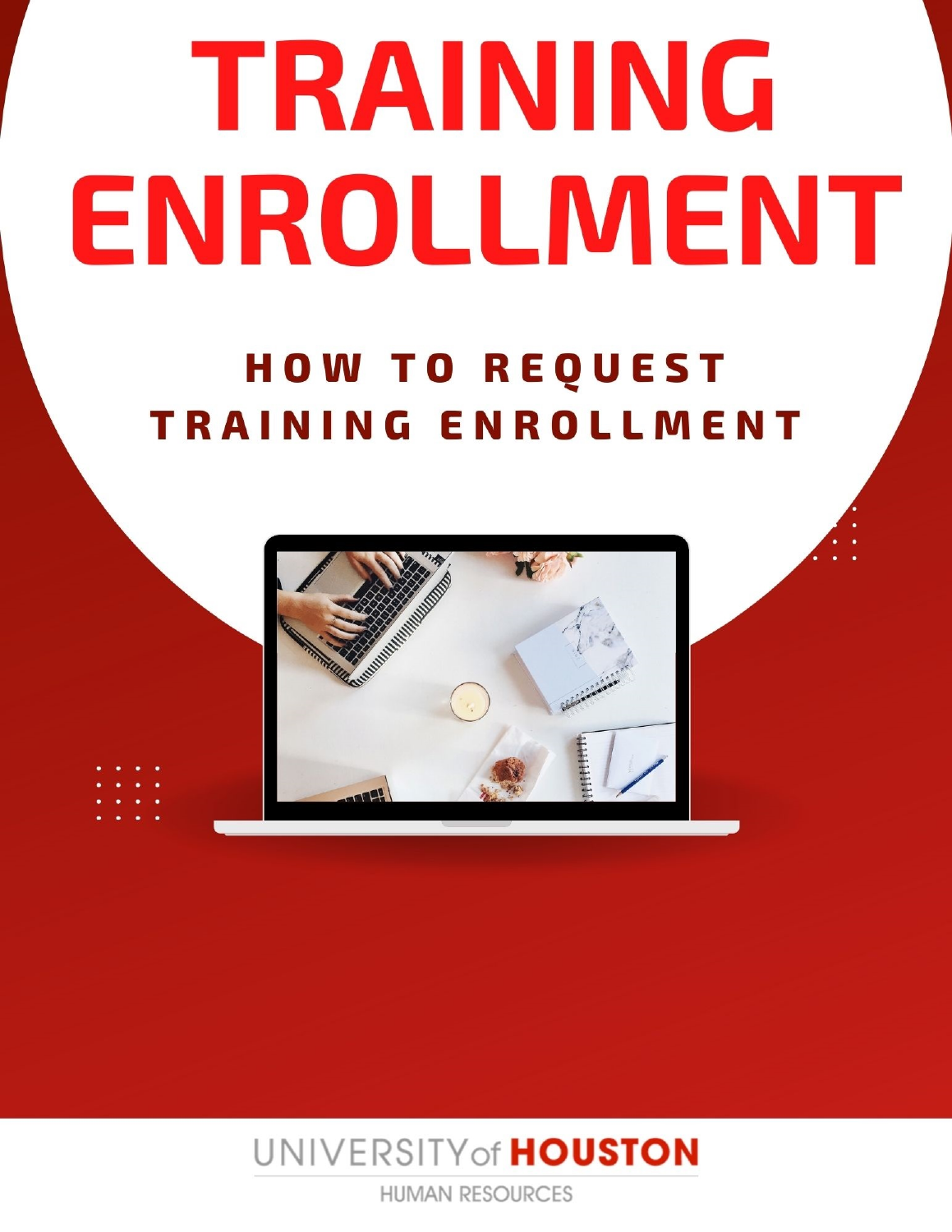# **Step 1**: **Access UH**

Log on to AccessUH with your login CougarNet credentials.

|     | CougarNet Login<br>MyUH Login         |
|-----|---------------------------------------|
| чит | CougarNet Username                    |
|     | Don't know your CougarNet ID?         |
|     | CougarNet Password                    |
|     | Change/Reset your CougarNet Password. |
|     | Login using your CougarNet            |

# **Step 2: PASS**

 **Click** the PASS icon. Make sure the tab above says **Employee Self Service.**

|                 |       | ▽ Employee Self Service      |    |
|-----------------|-------|------------------------------|----|
| <b>P.A.S.S.</b> | ement | <b>Employee Self Service</b> | Pa |
|                 |       |                              |    |

**Click** the Training icon.

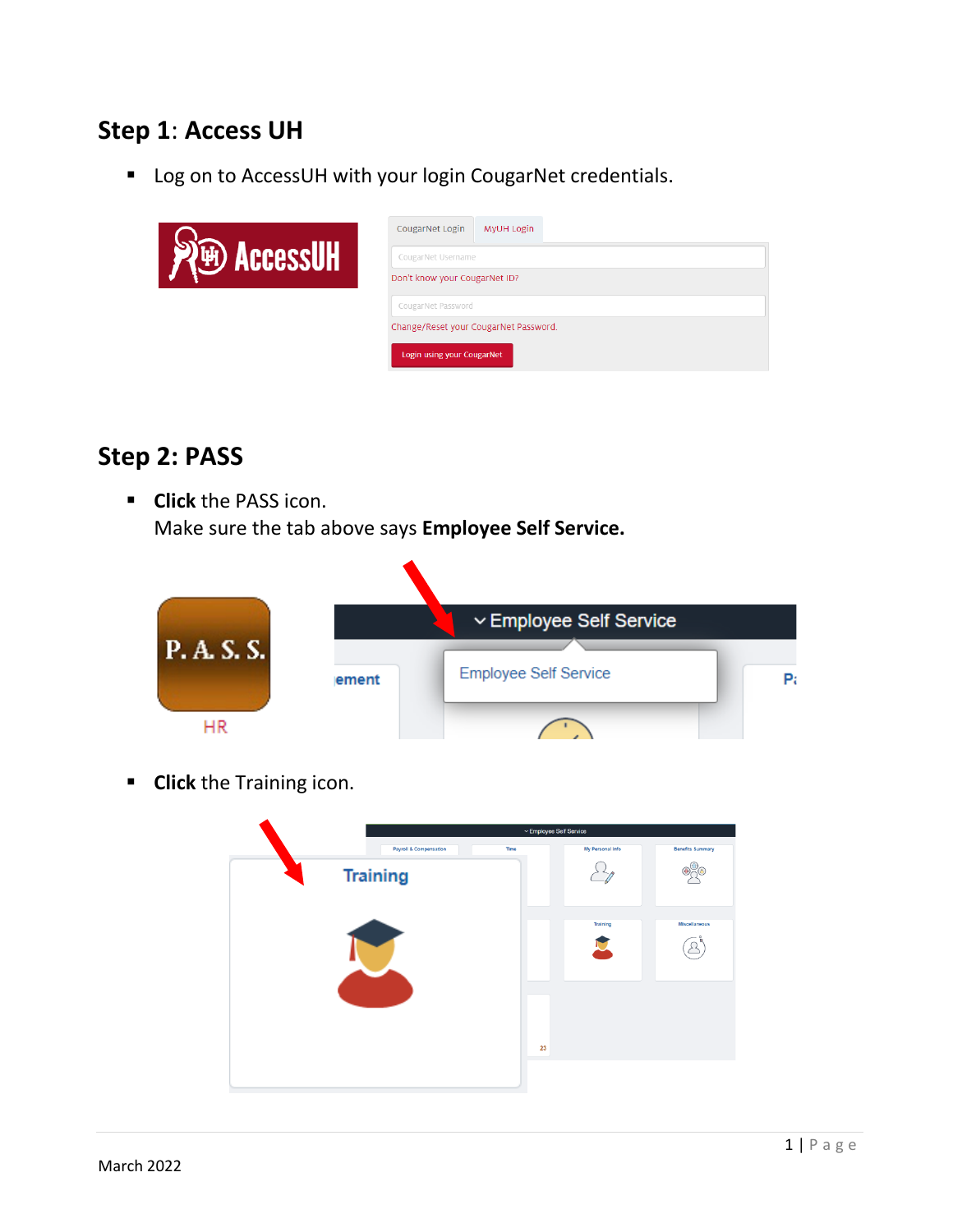# **Step 3: My Training**

**F** Click Request Training Enrollment.

| <b>Employee Self Service</b><br>◟  |            |            | <b>My Training</b> |               |                       |           |                          | ⋒ | New Window   Help   Personalizo Page |
|------------------------------------|------------|------------|--------------------|---------------|-----------------------|-----------|--------------------------|---|--------------------------------------|
| <b>Training Summary</b>            |            |            | <b>End Time</b>    | <b>Status</b> | <b>Cancel Request</b> |           |                          |   |                                      |
|                                    |            |            | ٠                  | Completed     | <b>Cancel Request</b> | +         | -                        |   |                                      |
|                                    |            |            |                    | Completed     | <b>Cancel Request</b> | ÷         | -                        |   |                                      |
| <b>Request Training Enrollment</b> |            |            |                    | Completed     | <b>Cancel Request</b> | ÷         | -                        |   |                                      |
|                                    |            |            |                    | Completed     | Cancel Request        | $\ddot{}$ | $\overline{\phantom{m}}$ |   |                                      |
|                                    |            |            | ٠                  | Completed     | <b>Cancel Request</b> | ÷         | $\overline{\phantom{0}}$ |   |                                      |
|                                    |            |            |                    | Completed     | <b>Cancel Request</b> | ÷         | $\overline{\phantom{a}}$ |   |                                      |
| <b>Training Request Status</b>     |            |            |                    | Completed     | Cancel Request        | ÷         | -                        |   |                                      |
|                                    |            |            |                    | Completed     | Cancel Request        | ÷         | $\overline{\phantom{m}}$ |   |                                      |
|                                    |            |            |                    | Completed     | Cancel Request        | ÷         | ٠                        |   |                                      |
| Consulting/Related Party           |            |            |                    | Completed     | Cancel Request        | ÷         | -                        |   |                                      |
|                                    |            |            |                    | Completed     | Cancel Request        | ÷         | $\overline{\phantom{m}}$ |   |                                      |
|                                    |            |            | 4 COPM             | Completed     | Cancel Request        | ÷         | $\overline{\phantom{a}}$ |   |                                      |
|                                    |            |            |                    | Completed     | Cancel Request        | ÷         |                          |   |                                      |
| FY21 HR Query Viewer               | 08/31/2021 | 08/31/2021 |                    | Completed     | Cancel Request        | ÷         | $\overline{\phantom{m}}$ |   |                                      |
| FY21 HR Query Manager              | 08/31/2021 | 08/31/2021 |                    | Completed     | Cancel Request        | ÷         | $\qquad \qquad$          |   |                                      |
| FY21 Mandatory Training: EEO       | 08/31/2021 | 08/31/2021 |                    | Completed     | Cancel Request        | ÷         | $\overline{\phantom{0}}$ |   |                                      |

 **Click** on either **Search by Course Name** or **Search Course Number (1). Search by Course Name** or **Search by Course Number**. You can **Search by location** and **Search by date** if the course is in person **(2). Note: Searching by Course Number is the recommended method.** 

|                  | Employee Sell Service<br>-> Training Summary<br><b>Request Training Enrollment</b> | My Training<br><b>Request Training Enrollment</b><br>Mia Thomas         | ⋒<br>New Window   Help   Personalize Page |
|------------------|------------------------------------------------------------------------------------|-------------------------------------------------------------------------|-------------------------------------------|
|                  | <b>Request Training Enrollment</b>                                                 |                                                                         |                                           |
| <b>Your Name</b> |                                                                                    |                                                                         |                                           |
|                  |                                                                                    | Please choose one of the search methods below to find a course session. |                                           |
|                  | Search by Course Name<br>Search by Course Number                                   | (1)                                                                     |                                           |
|                  | Search by Location                                                                 | (2)                                                                     |                                           |
|                  | Search by Date                                                                     |                                                                         |                                           |
| Go To            |                                                                                    |                                                                         |                                           |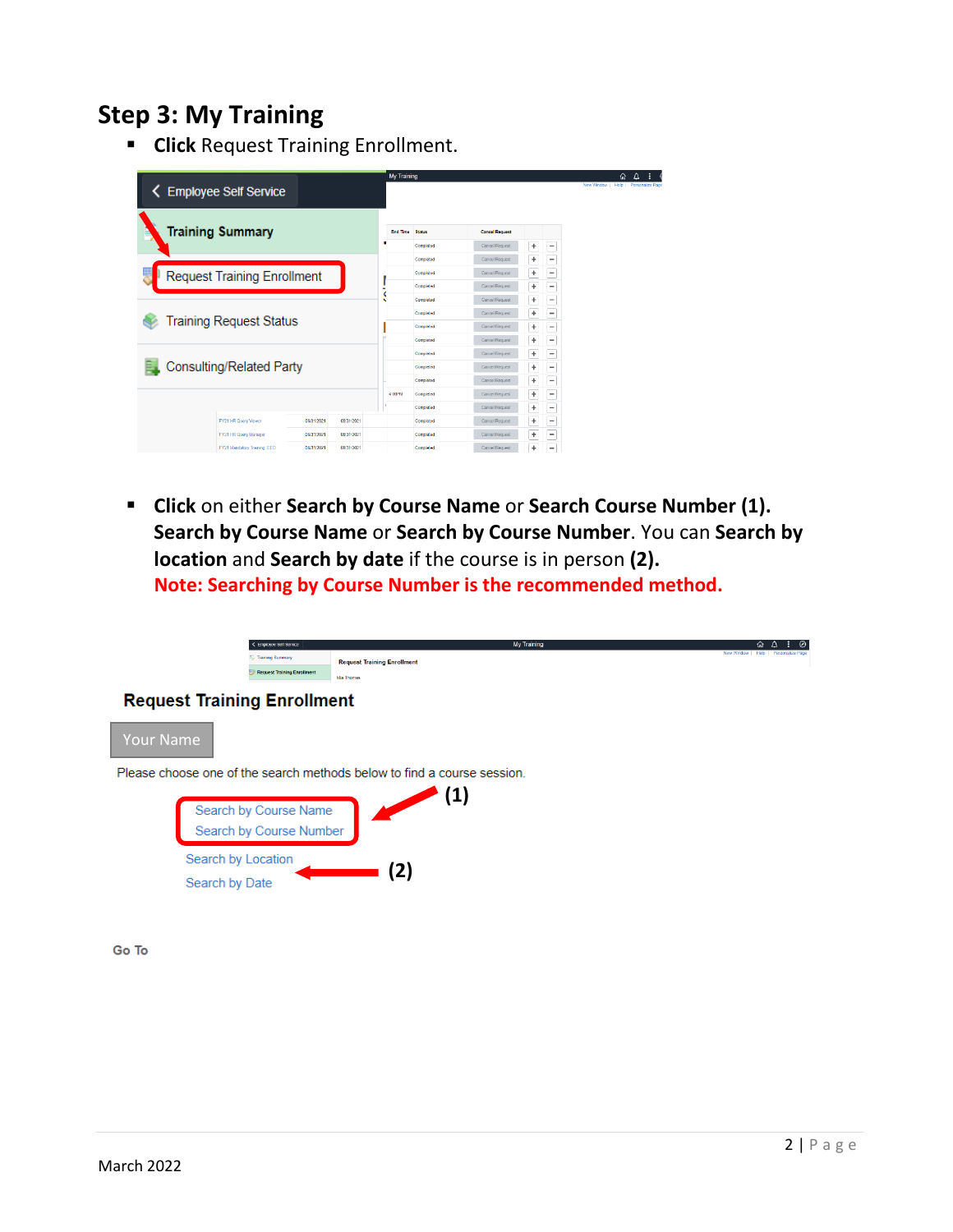Select **Search by Course Number** and **enter** the course number here **(3). Click**  Search **(4).**

**Note: PeopleSoft will not let you enroll in a course you're already enrolled in or have taken previously.**



#### **Course Search**

Enter a course number and select Search button to get a list of matching courses. Leave the course number blank to get a list of all courses.

| Course Number HO2204                         |    | <b>Search</b> |
|----------------------------------------------|----|---------------|
| <b>Return to Request Training Enrollment</b> | 31 | (4)           |

 The **course name** generates under **Description**, with the course number to the left under **Course Number (4). Click** View Available Sessions **(5).**

| C. Training Summary<br><b>Course Details</b> | <b>Request Training Enrollment</b><br>Company company and the company | <b>Request Training Enrollment</b><br><b>Course Search</b><br>Enter a course number and select Search button to get a list of matching courses. Leave the course number blank to get a list of all<br>COURSes. |                                |                                | New Window   Help   Personalize Page |  |
|----------------------------------------------|-----------------------------------------------------------------------|----------------------------------------------------------------------------------------------------------------------------------------------------------------------------------------------------------------|--------------------------------|--------------------------------|--------------------------------------|--|
| <b>Course</b><br><b>Number</b>               | <b>Description</b>                                                    |                                                                                                                                                                                                                | <b>Course</b><br><b>Detail</b> | <b>Session Availability</b>    |                                      |  |
| HO2204                                       | <b>Golf Cart Training</b>                                             |                                                                                                                                                                                                                |                                | <b>View Available Sessions</b> |                                      |  |
| <b>Return to Request Training Enrollment</b> |                                                                       |                                                                                                                                                                                                                |                                |                                |                                      |  |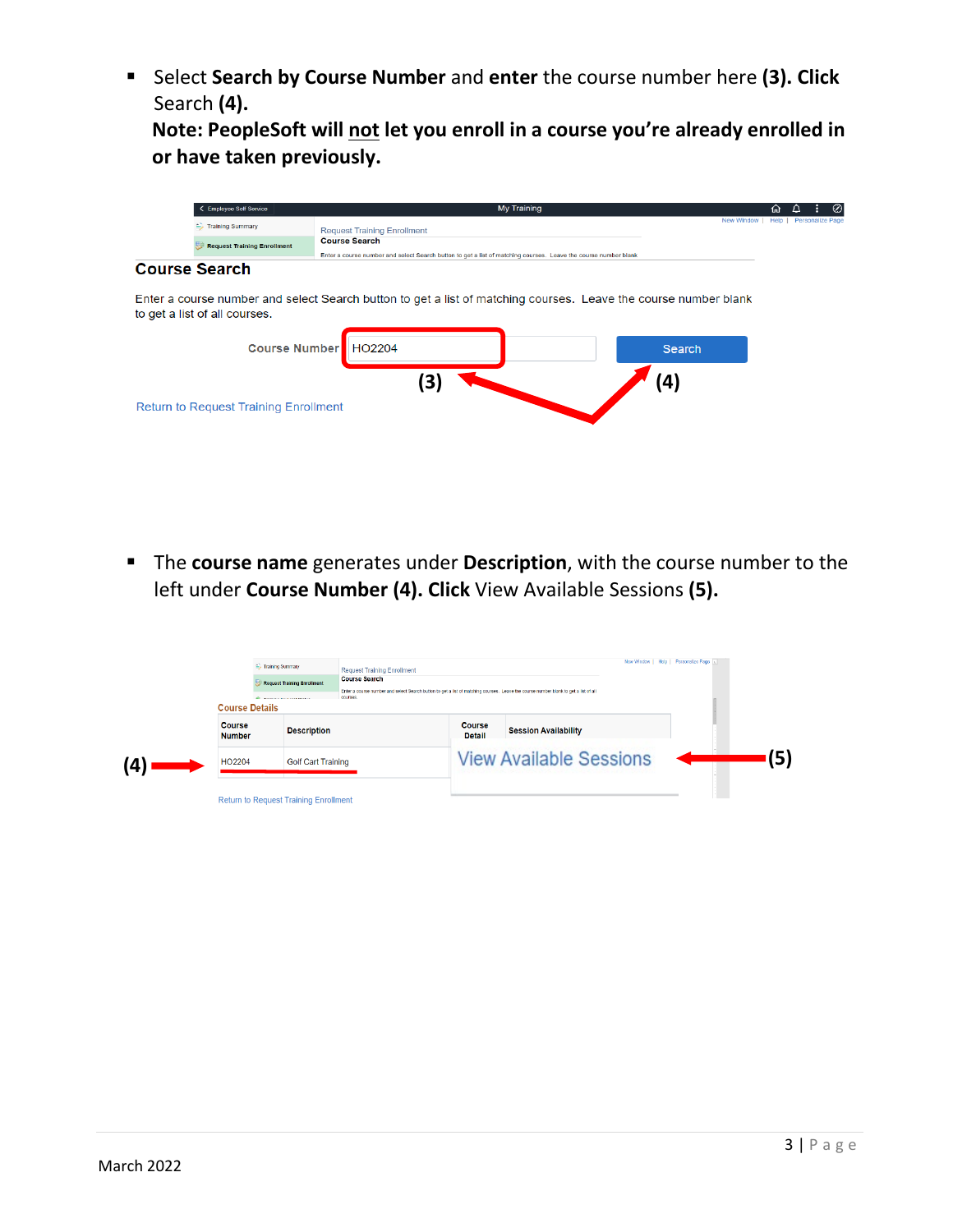#### *\*For classroom (In-person or live virtual) courses, move to Step 4b.*

#### **Online Courses**

#### **Step 4a: View Available Sessions - Online Only**

**NOTE FOR ONLINE COURSES ONLY: The "start date" is the date the course expires in the system. You can being your online training in TAP the following day immediately following enrollment.**

**There is a max of 999 that can enroll in a course.** In this case there 988 **open seats** in **session 0001.**

**Click** on the available session **(1).** 

|                |                                |                                                                                                   |          |                         |     | New Window        | Help | <b>Personalize Page</b> |             |
|----------------|--------------------------------|---------------------------------------------------------------------------------------------------|----------|-------------------------|-----|-------------------|------|-------------------------|-------------|
|                |                                | <b>Request Training Enrollment</b>                                                                |          |                         |     |                   |      |                         |             |
|                | <b>View Available Sessions</b> |                                                                                                   |          |                         |     |                   |      |                         |             |
| HO2204         | <b>Golf Cart Training</b>      |                                                                                                   |          |                         |     |                   |      |                         |             |
| session.       |                                | Select a session number in the list below to view session details or to request enrollment in the |          |                         |     |                   |      |                         |             |
|                | <b>Course Session Details</b>  |                                                                                                   |          |                         |     |                   |      |                         |             |
| <b>Session</b> | <b>Start Date</b>              |                                                                                                   | Location | <b>Duration (Hours)</b> |     | <b>Open Seats</b> |      | Waitlisted              |             |
| 0001           | 08/31/2022                     |                                                                                                   |          |                         | 0.0 |                   | 988  |                         | $\mathbf 0$ |
|                |                                |                                                                                                   |          | <b>Open Seats</b>       |     |                   |      |                         |             |
| <b>Session</b> |                                | <b>Start Date</b>                                                                                 |          |                         |     |                   |      |                         |             |
|                |                                |                                                                                                   |          |                         |     | 988               |      |                         |             |
| 0001           |                                | 08/31/2022                                                                                        |          |                         |     |                   |      |                         |             |
|                |                                |                                                                                                   |          |                         |     |                   |      |                         |             |
|                |                                |                                                                                                   |          |                         |     |                   |      |                         |             |
|                |                                |                                                                                                   |          |                         |     |                   |      |                         |             |
|                |                                |                                                                                                   |          |                         |     |                   |      |                         |             |
|                |                                |                                                                                                   |          |                         |     |                   |      |                         |             |
|                |                                |                                                                                                   |          |                         |     |                   |      |                         |             |

# **Step 5a: Session Detail – Online Only**

**If you enrolling in a training course that is online, you can disregard the waitlist checkbox.** 

**NOTE FOR ONLINE COURSES ONLY: The session start date and end date is when the course expires in the system. It will always be the last day of the fiscal year.**

**Click** Continue **(1).**

| <b>Session Schedule</b>                    |                                                        | <b>Session Detail</b><br>Mia Thomas | <b>Request Training Enforment</b><br>Select the Continue button to submit your training request.<br>Course Golf Cart Training<br>Start Date 08/31/2022<br>Location<br>Language | Session 0001<br>Duration (Hours) 0.0 |                               |
|--------------------------------------------|--------------------------------------------------------|-------------------------------------|--------------------------------------------------------------------------------------------------------------------------------------------------------------------------------|--------------------------------------|-------------------------------|
| <b>Date</b>                                | <b>Session Start Date</b>                              | <b>Session End Date</b>             | <b>Start Time</b>                                                                                                                                                              | <b>End Time</b>                      | <b>Training Facility Name</b> |
| Wednesday                                  | 08/31/2022                                             | 08/31/2022                          | 12:00AM                                                                                                                                                                        |                                      |                               |
|                                            | If this session is full, place me on the waiting list. |                                     |                                                                                                                                                                                |                                      |                               |
| Continue<br><b>Return to Course Search</b> |                                                        | $\mathbf{1}$                        |                                                                                                                                                                                |                                      |                               |

*\*For Online Courses move to Step 6.*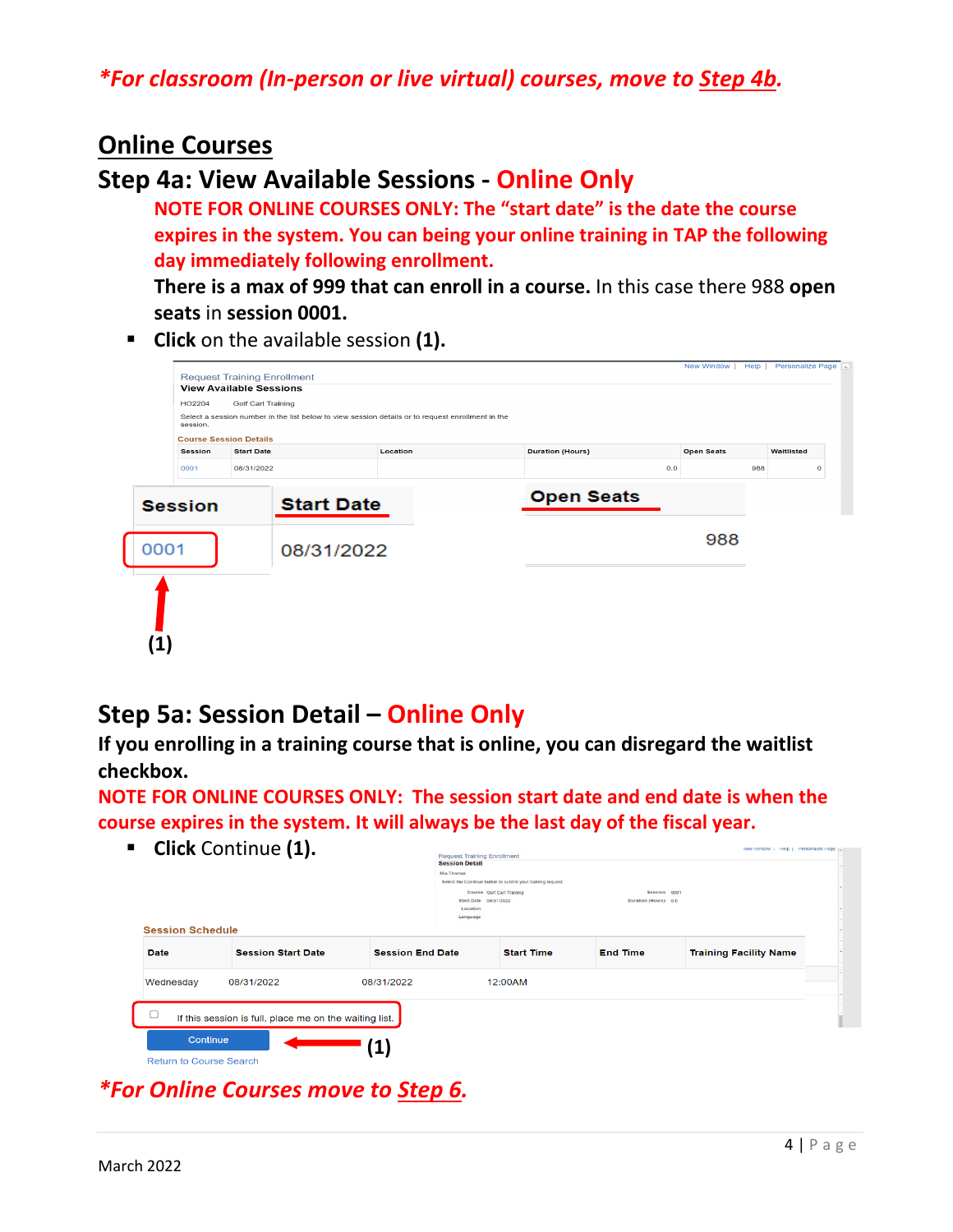# **Classroom (In-person or Live Virtual) Courses**

### **Step 4b: View Available Sessions – In-person/Live Virtual Only**

Select your desired session. The **Start Date** is the date that the course is available. The **Duration** states the length of time course will last. **Open Seats** shows how many seats are available for that session.

**Click** on the session number to select the appropriate session **(1).**

|                        | <b>View Available Sessions</b>  |                                                                                                   |                         |     |                         |            |
|------------------------|---------------------------------|---------------------------------------------------------------------------------------------------|-------------------------|-----|-------------------------|------------|
|                        |                                 |                                                                                                   |                         |     |                         |            |
| <b>PSF010</b>          | Journal Entry                   |                                                                                                   |                         |     |                         |            |
| session.               |                                 | Select a session number in the list below to view session details or to request enrollment in the |                         |     |                         |            |
|                        | <b>Course Session Details</b>   |                                                                                                   |                         |     |                         |            |
| <b>Session</b>         | <b>Start Date</b>               | Location                                                                                          | <b>Duration (Hours)</b> |     | <b>Open Seats</b>       | Waitlisted |
| 0180                   | 05/11/2022                      |                                                                                                   |                         | 3.0 | $\mathbf 0$             |            |
|                        | <b>Course Session Details</b>   |                                                                                                   |                         |     |                         |            |
|                        |                                 |                                                                                                   |                         |     |                         |            |
| <b>Session</b><br>0181 | <b>Start Date</b><br>06/08/2022 | Location                                                                                          | <b>Duration (Hours)</b> | 3.0 | <b>Open Seats</b><br>10 | Waitlisted |
|                        |                                 |                                                                                                   |                         |     |                         |            |
|                        | <b>Course Session Details</b>   |                                                                                                   |                         |     |                         |            |
| <b>Session</b>         | <b>Start Date</b>               | Location                                                                                          | <b>Duration (Hours)</b> |     | <b>Open Seats</b>       |            |
| 0182                   | 07/13/2022                      |                                                                                                   |                         | 3.0 | 11                      | Waitlisted |

# **Step 5b: Session Detail – In-person/Live Virtual Only**

Your **Session Details** will include Course Name, Course Session, Duration, and Start and End dates **(2).** Your **Session Schedule** will include Day, Start date and End Date, Time, and Training Facility Name (location of the training course) **(3).**

|                             |                                                             | My Training             |                   |                                |                               | △<br>屳                     | ÷ |
|-----------------------------|-------------------------------------------------------------|-------------------------|-------------------|--------------------------------|-------------------------------|----------------------------|---|
|                             | <b>Request Training Enrollment</b>                          |                         |                   |                                | New Window                    | Help<br><b>Personalize</b> |   |
| <b>Session Detail</b>       |                                                             |                         |                   |                                |                               |                            |   |
| Mia Thomas                  |                                                             |                         |                   |                                |                               |                            |   |
|                             | Select the Continue button to submit your training request. |                         |                   |                                |                               |                            |   |
|                             | <b>Course</b> Journal Entry                                 |                         |                   | <b>Session</b><br>0180         | (2)                           |                            |   |
| <b>Start Date</b>           | 05/11/2022                                                  |                         |                   | <b>Duration (Hours)</b><br>3.0 |                               |                            |   |
| Location                    |                                                             |                         |                   |                                |                               |                            |   |
| Language                    |                                                             |                         |                   |                                |                               |                            |   |
|                             |                                                             |                         |                   |                                |                               |                            |   |
| <b>Prerequisite Courses</b> |                                                             |                         |                   |                                |                               |                            |   |
| None                        |                                                             |                         |                   |                                |                               |                            |   |
|                             |                                                             |                         |                   |                                |                               |                            |   |
|                             |                                                             |                         |                   |                                |                               |                            |   |
| <b>Session Schedule</b>     |                                                             |                         |                   |                                |                               |                            |   |
| Date                        | <b>Session Start Date</b>                                   | <b>Session End Date</b> | <b>Start Time</b> | <b>End Time</b>                | <b>Training Facility Name</b> |                            |   |
| Wednesday                   | 05/11/2022                                                  | 05/11/2022              | 9:00AM            | 12:00PM<br><b>Skype</b>        |                               | 3)                         |   |
|                             |                                                             |                         |                   |                                |                               |                            |   |
| $\blacktriangleright$       | If this session is full, place me on the waiting list.      |                         |                   |                                |                               |                            |   |
| Continue                    |                                                             |                         |                   |                                |                               |                            |   |
|                             |                                                             |                         |                   |                                |                               |                            |   |
| Return to Course Search     |                                                             |                         |                   |                                |                               |                            |   |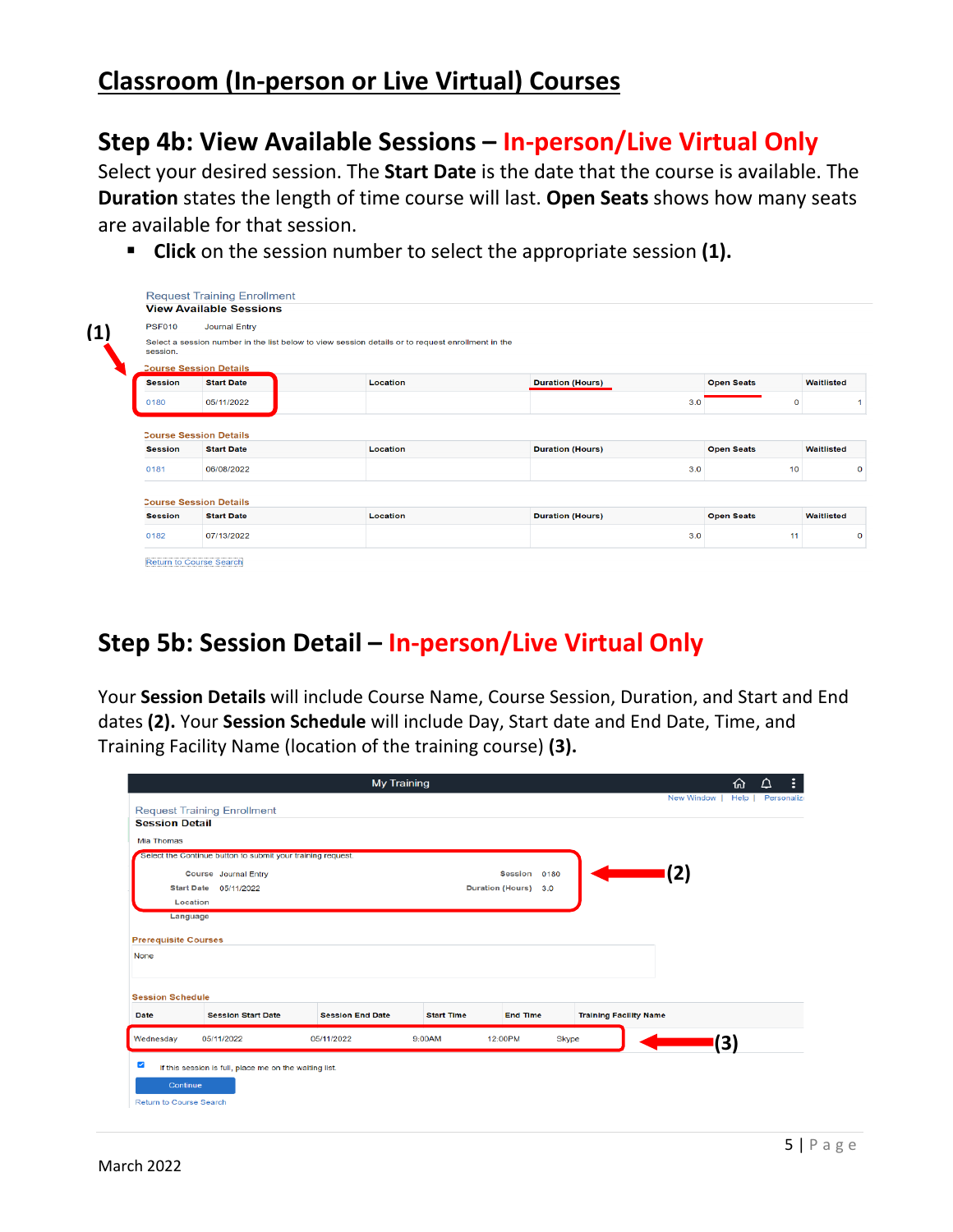# **Step 5b: Session Detail, contd. – In-person/Live Virtual Only**

- If the session is full, you may **select** the checkbox to request to be placed on the waitlist **(4).** You will receive an email if the session becomes available.
- **Click** Continue **(5).**



**E** Continue to Step 6